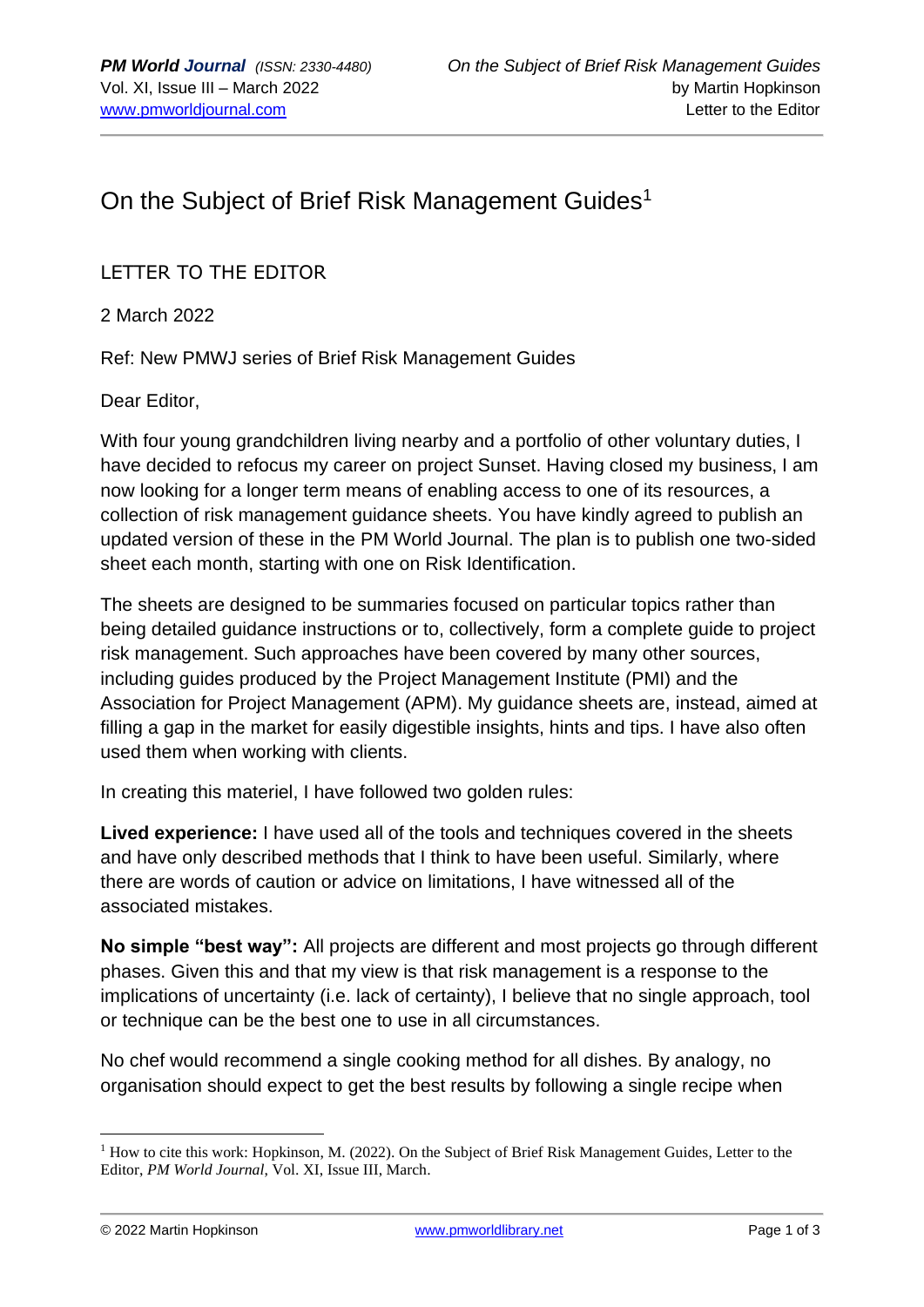implementing a process to manage project risk, although it is surprising to see how many seem to do so. Instead, I believe that much the art of project risk management lies in following sound principles and making good choices. Accordingly, I recommend not choosing tools and techniques until, as a minimum, after understanding the project's purposes and context and identifying what matters most.

We discussed the idea of listing references separately on each sheet. However, we agreed that this would take up too much space and would thus compromise the objective of enabling the sheets to be printed on a single (double sided) sheet of paper. For the purposes of background, I have therefore provided a reference list below of what I would consider to be some of the most relevant books and guides.

Sincerely,

[Martin Hopkinson](https://pmworldlibrary.net/authors/martin-hopkinson/) United Kingdom

## **References**

Association for Project Management (2004). Project Risk Analysis and Management (PRAM) Guide (2nd Edition). Princes Risborough, UK: Association for Project Management.

Benninga, S (2014). Financial Modeling (4th Edition). London, UK: The MIT Press.

Chapman, C & Ward, S. (2003) Project Risk Management; Processes, Techniques and Insights (2nd Edition). Chichester UK: John Wiley & Sons Ltd.

Chapman, C & Ward, S. (2011) How to Manage Project Opportunity and Risk; why uncertainty management can be a much better approach than risk management (3rd Edition). Chichester UK: John Wiley & Sons Ltd.

Chapman, C (2020). Enlightened Planning – Using Systematic Simplicity to Clarify Opportunity, Risk and Uncertainty for Much Better Management Decision Making. Abingdon, Oxfordshire, UK, Routledge.

Chapman, C (2021). Introducing Systematic Simplicity to Manage Decisions. www.ukbookpublishing.com.

Cooper, D et al (2005). Managing Risk in Large Projects and Complex Procurements. Chichester, UK: John Wiley & Sons Ltd.

Flyvbjerg, B, Bruzelius, N and Rothengatter, W (2003). Megaprojects and Risk – an Anatomy of Ambition. Cambridge University Press.

GoPM Specific Interest Group (2004) Directing Change, A guide to governance of project management. Association for Project Management.